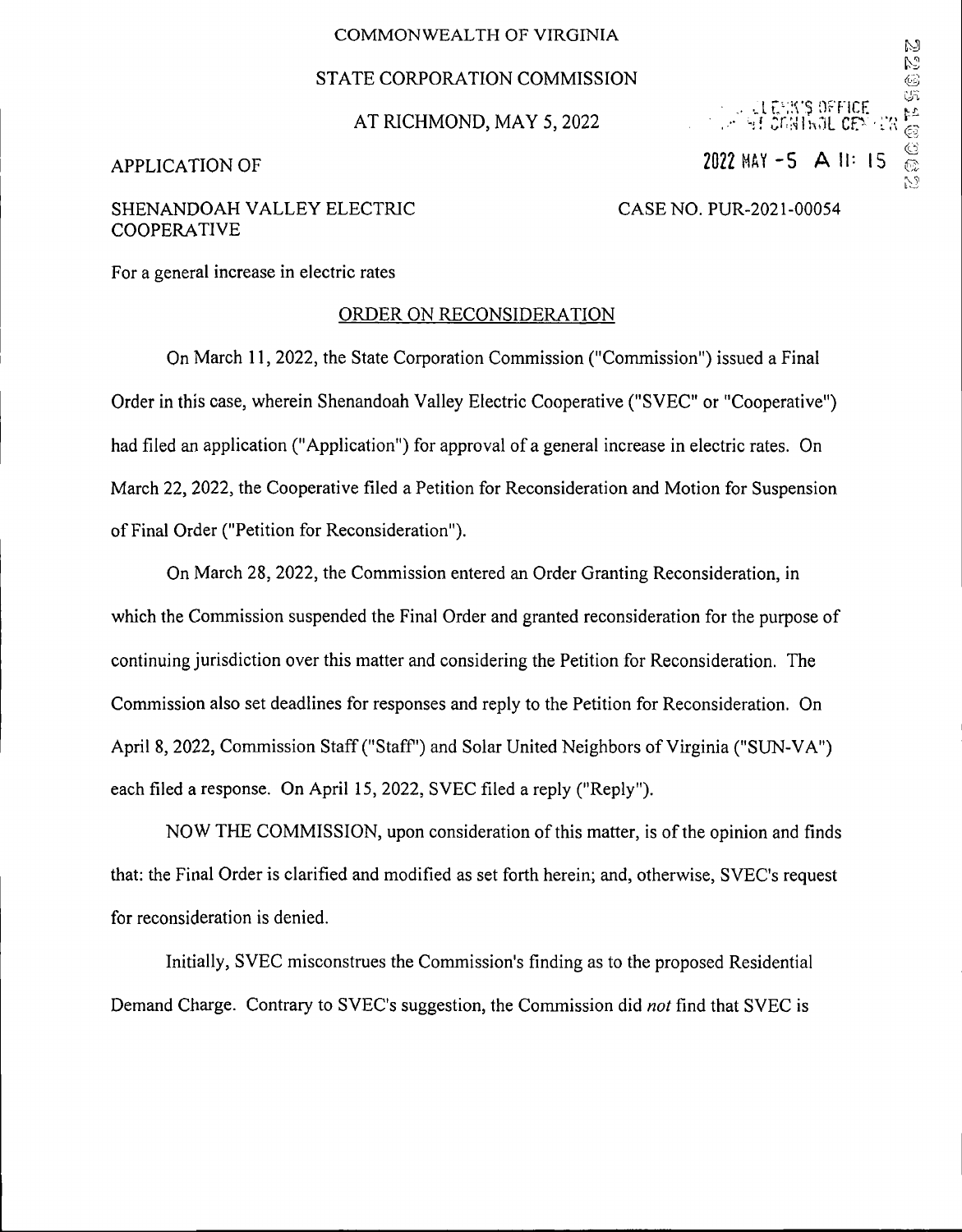unable to implement "All kW of Billing Demand" at this time.<sup>1</sup> Rather, the Commission's denial of the Residential Demand Charge is based on the finding that SVEC does not have the capability – at the present – "to fully implement" all aspects of the proposed demand charge.<sup>2</sup> Specifically, the Commission found that SVEC does not have the capability *at this time* to implement time-of-use demand charges in order to *currently* effectuate the Incremental Off-Peak Billing Demand Charge component of the proposed demand charge. Indeed, SVEC acknowledges as much in its Reply.3

SVEC also suggests that the Commission erred by rejecting a demand charge for residential customers while at the same time approving a demand charge for church service customers.4 The Final Order, however, cited the explanation of SVEC's witness that the proposed residential demand charge "also would apply to the church class."5 Accordingly, the Commission clarifies that its denial of the demand charge likewise applies to both residential and church service customers; to the extent such finding needs to be made expressly, the Final Order is hereby so modified.

A. "Not of the time of use demand charges...."

**<sup>i</sup>** *See, e.g.,* SVEC's Reply at 7-9.

<sup>2</sup> Final Order at 8. *See also* SVEC's Petition for Reconsideration at 4 and SVEC's Reply at 3.

*<sup>3</sup> See, e.g.,* SVEC's Reply at 7-9 (citing Tr. at 205-206). Per SVEC witness Rogers on cross-examination from counsel for SUN-VA:

Q. "...I just want to confirm with you today or right now, the Cooperative doesn't currently have these meters in place to take advantage of the demand charge; is that correct?"

<sup>4</sup> SVEC's Petition for Reconsideration at 7-8 and SVEC's Reply at 4-5.

<sup>5</sup> Final Order at 6 n.25.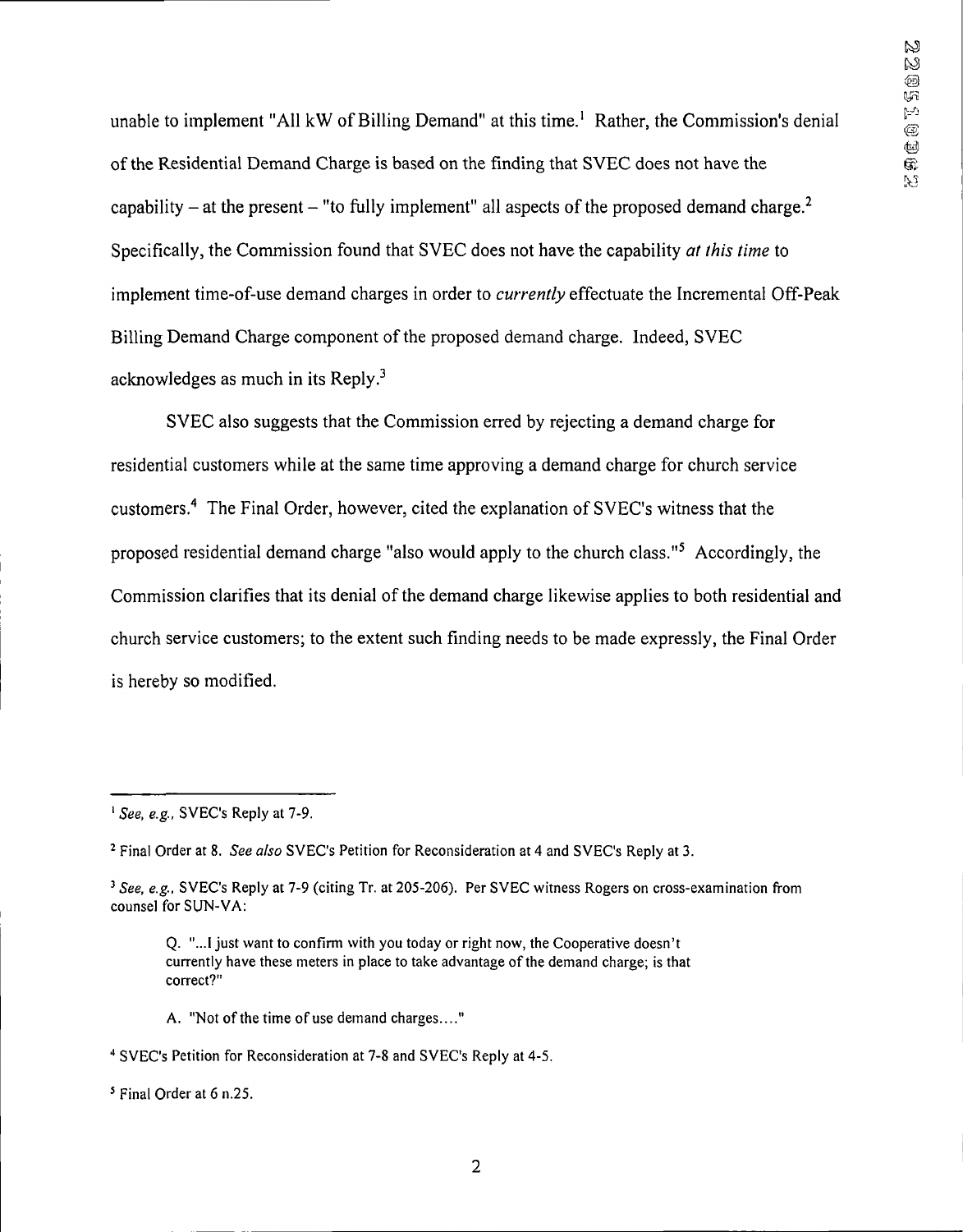Next, SVEC also alleges that the Commission erred because a residential demand charge was previously approved for Craig-Botetourt Electric Cooperative ("CBEC").<sup>6</sup> As discussed by SUN-VA, this is not error. The Commission's finding herein is based upon  $-$  and supported by  $$ the distinct record in the instant proceeding.<sup>7</sup> Furthermore, the stipulation as approved by the Commission in the CBEC proceeding (containing the residential demand charge) expressly **<sup>8</sup>** directs it shall *not* serve as precedent in *any* future case.

In addition, SVEC asks the Commission to, "in the alternative, amend its Final Order to approve only the 'All kW of Billing Demand' component of the Residential Demand Charge."<sup>9</sup> The Commission, however, has already in effect denied this request in the Final Order, when we denied approval ofthe entire residential demand charge because SVEC does not have the existing capability to fully implement *all* aspects thereof as explained above. Moreover, to the extent that SVEC's instant request "in the alternative" is different from the relief sought in its Application, the Commission hereby exercises its discretion not to consider such on reconsideration.10

Finally, SVEC and Staff are correct that: (1) the Commission approved a total revenue increase of \$5,325,148 as set forth in the Partial Stipulation; and (2) because there is no

*<sup>9</sup> See, e.g.,* SVEC's Reply at 15.

*<sup>6</sup> See, e.g.,* SVEC's Petition for Reconsideration at 8-10.

*<sup>7</sup>See, e.g.,* SUN-VA's Response at 5 ("The Commission's decision to decline to approve SVEC's demand charge was properly based on the evidence *in this case")* (emphasis in original).

*<sup>8</sup> See, e.g., id.* at 4-5 (quoting from the approved CBEC stipulation that it "represents a compromise for the purposes ofsettlement in this case only and shall not be regarded as a precedent with respect to any ratemaking or any other principle in any future rate case").

*<sup>10</sup> See, e.g., Wal-Mart Stores East, LP v. State Corp. Comm'n,* 299 Va. 57, 76-77 (2020) ("That is not a request to reconsider a prior decision. It is a request to consider for the first time something the movant had never before specifically sought. ... [T]he Commission did not abuse its discretion in denying Walmart's motion to reconsider."). *See also* SUN-VA's Response at 6.